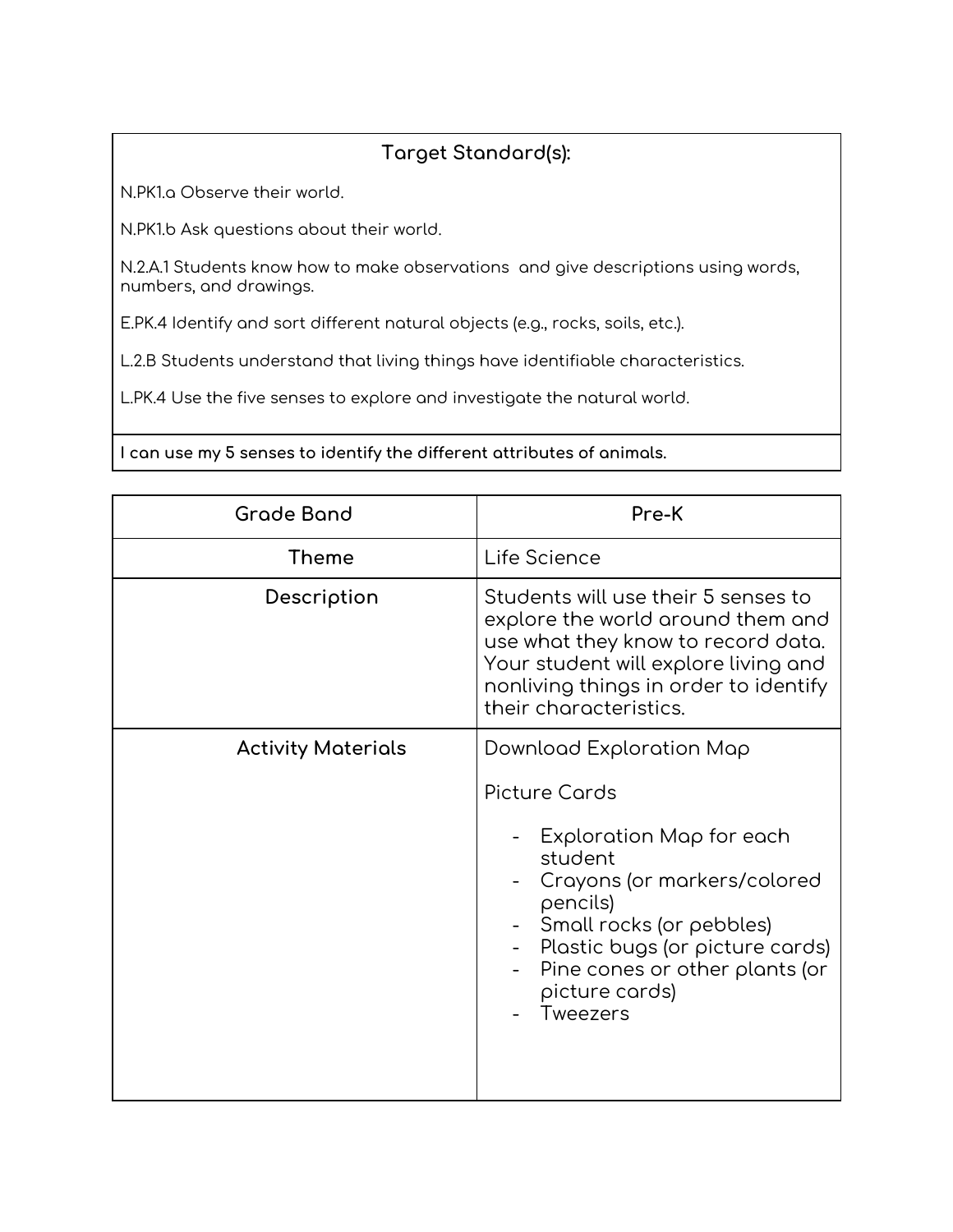|                       | <i>*Adult supervision required</i>                                                                                                                                                                                              |
|-----------------------|---------------------------------------------------------------------------------------------------------------------------------------------------------------------------------------------------------------------------------|
| <b>Activity Setup</b> | Place each activity material inside<br>of a tissue box.                                                                                                                                                                         |
|                       | Provide students with an<br>exploration sheet before they<br>begin their exploration.                                                                                                                                           |
|                       | Ask students to record their<br>observations on their exploration<br>sheet.                                                                                                                                                     |
|                       | Share your results with each other!                                                                                                                                                                                             |
| Exploration           | <b>Download Exploration</b>                                                                                                                                                                                                     |
|                       | Students will have an Exploration Map<br>placed in front of them.                                                                                                                                                               |
|                       | Students will use tweezers to place<br>"living" objects in the correct square.                                                                                                                                                  |
|                       | Students will use tweezers to place<br>"nonliving" objects in the correct<br>square.                                                                                                                                            |
|                       | Students will choose a "living" object to<br>place in the correct square.                                                                                                                                                       |
|                       | Students will choose (1) "living" object<br>to place in the Living Habitat square.<br>Students will use<br>crayons/markers/colored pencils to<br>create a habitat for their "living" object<br>using realistic colors.          |
|                       | Students will choose (1) "nonliving"<br>object to place in the Nonliving<br>Habitat square. Students will use<br>crayons/markers/colored pencils to<br>create a habitat for their "nonliving"<br>object using realistic colors. |
|                       | Students will share their results with<br>each other and explain the habitats                                                                                                                                                   |